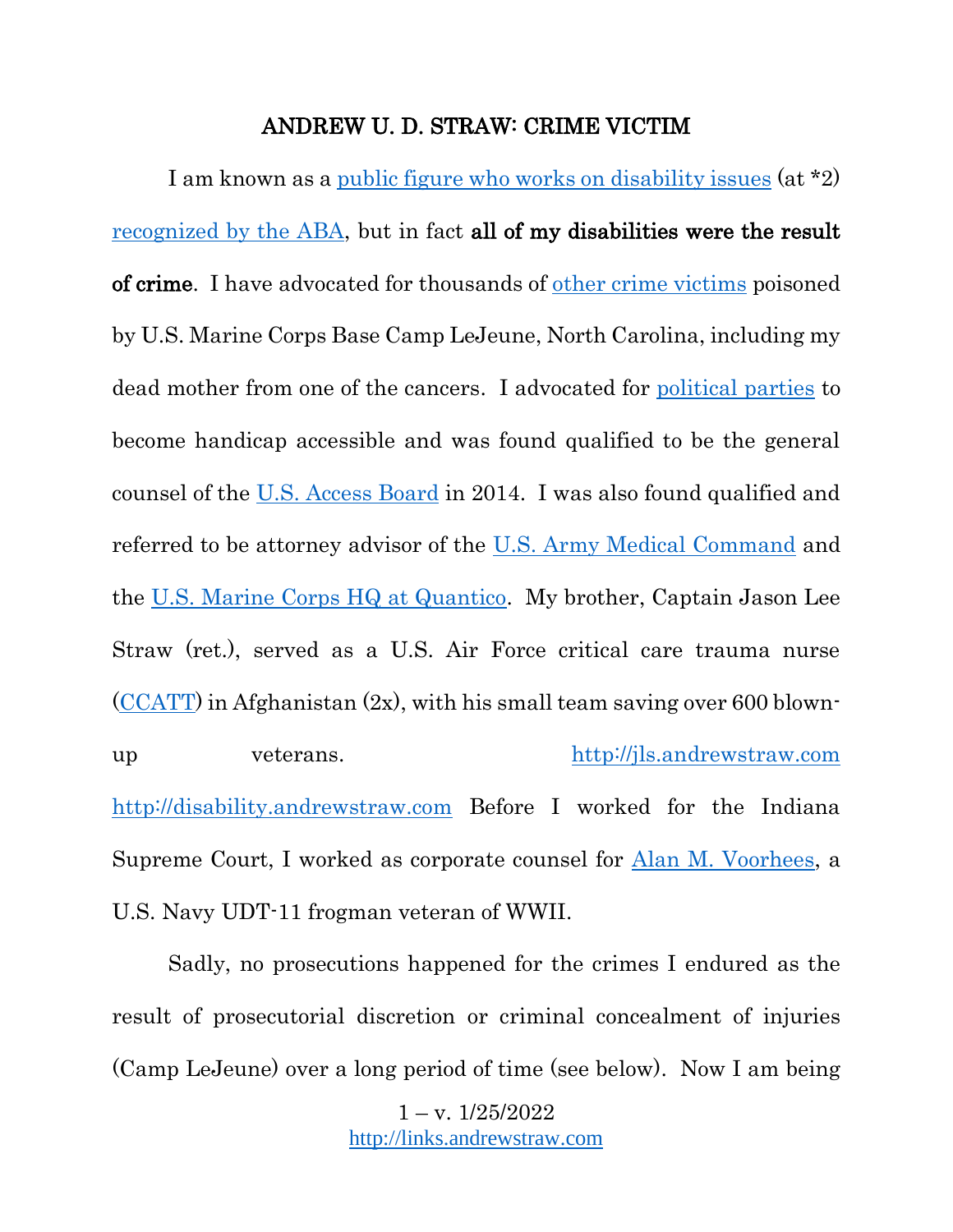punished [severely and without due process](http://reform.andrewstraw.com/) for [my disabilities](http://inrestraw.andrewstraw.com/) and ADA [work](http://inrestraw.andrewstraw.com/) in [Indiana](https://casetext.com/case/in-re-straw) over the objections of the [Virginia State Bar](https://www.vsb.org/docs/Straw-062217.pdf) and this discrimination is an additional crime done by my former employer, the Indiana Supreme Court, and federal courts that approve of the violations. [IC 35-46-2-1](https://law.justia.com/codes/indiana/2017/title-35/article-46/chapter-2/section-35-46-2-1/) Violation of civil rights. Even federal court clerks have violated criminal law and refused my filings. 18 U.S.C. § 2071. Straw v. U.S., 21-1600, 21-1602 (Fed. Cir. 2021). Federal courts are so brazen in hurting me, they hire my appellees during the middle of an appeal. Straw v. Indiana Supreme Court, et. al., 17-1338 (7<sup>th</sup> Cir. 7/6/2017) (**Dkts.** 79 & 80). The U.S. Supreme Court has denied me the right to review 12x and I want compensation for this taking, but I was denied.

## CRIMES

I. Camp LeJeune poisoning causing neurobehavioral effects. Poisoning me in utero and giving me bipolar disorder [\(brain](https://psychcentral.com/news/2017/01/26/bipolar-disorder-linked-to-decreased-hippocampal-volume/115618.html#:~:text=A%20new%20study%20found%20that,in%20the%20journal%20Molecular%20Psychiatry.)  [damage\)](https://psychcentral.com/news/2017/01/26/bipolar-disorder-linked-to-decreased-hippocampal-volume/115618.html#:~:text=A%20new%20study%20found%20that,in%20the%20journal%20Molecular%20Psychiatry.) was a crime under the Uniform Code of Military Justice. [Article 119a](https://www.law.cornell.edu/uscode/text/10/919a) Maiming a civilian child of a U.S. Marine is a crime that normally would include restitution. [Article 124.](https://www.bileckilawgroup.com/court-martial-defense/articles-of-the-ucmj/article-124-maiming/) [http://camplejeune.andrewstraw.com](http://camplejeune.andrewstraw.com/) No prosecution happened.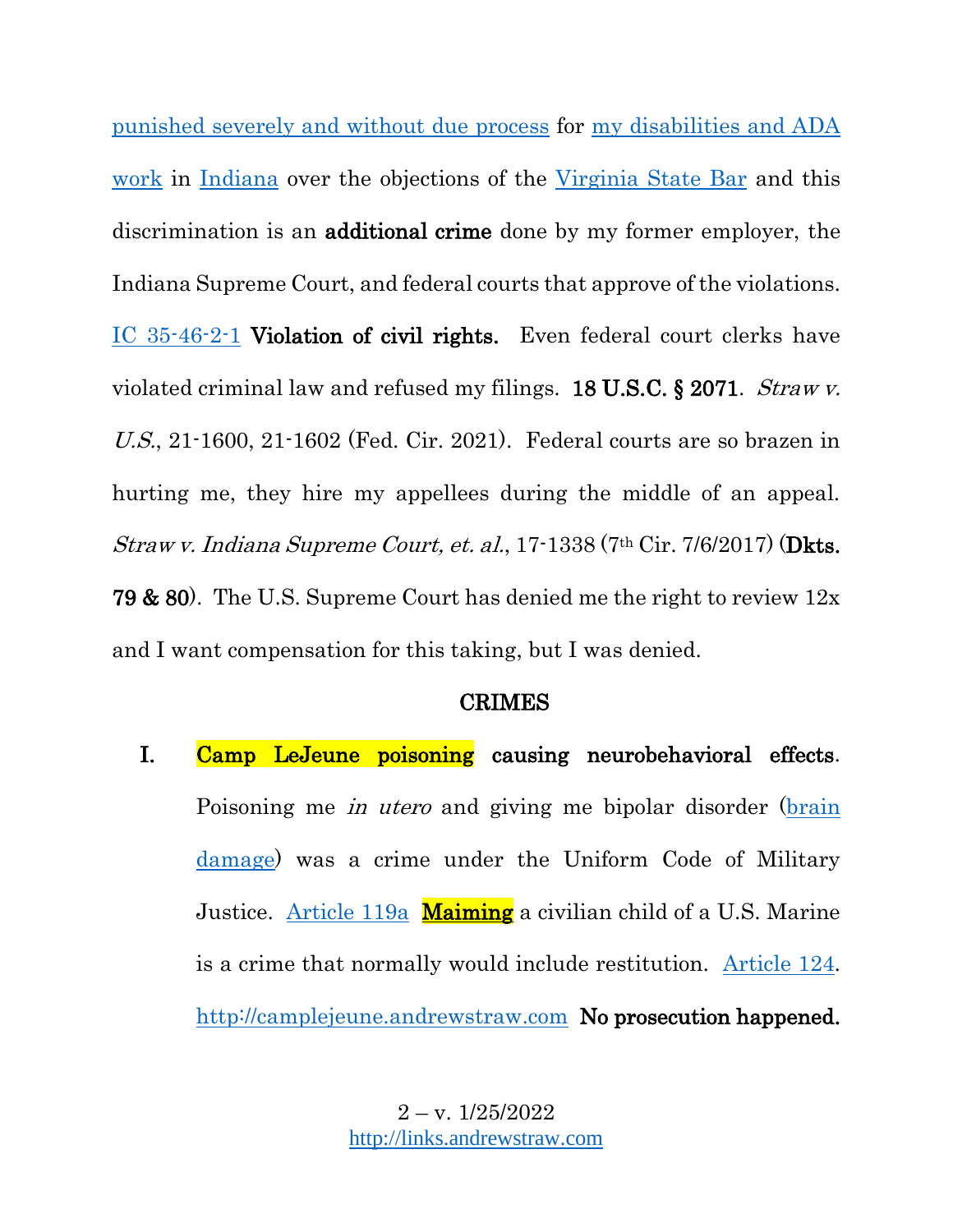- II. Camp LeJeune poisoning causing death. My mother was killed by Camp LeJeune poisons that led directly to her [breast cancer.](https://www.govinfo.gov/content/pkg/CFR-2017-title38-vol1/pdf/CFR-2017-title38-vol1-sec17-410.pdf) [38 C.F.R. § 17.400\(b\)\(iii\).](https://www.law.cornell.edu/cfr/text/38/17.400) Without specifically intending to kill her, the crime was manslaughter. [Article 119.](https://www.bileckilawgroup.com/court-martial-defense/articles-of-the-ucmj/article-119-manslaughter/) Normally manslaughter would include restitution. [18 U.S.C. § 3663A.](https://www.law.cornell.edu/uscode/text/18/3663A) I was severely emotionally affected by her death from my bipolar disorder brain damage my final year of law school and this resulted in my first experience of bipolar mania. 38 C.F.R. §  $17.400(b)(xiv)$ . No prosecution happened.
- **III.** A reckless driver caused both my legs and pelvis to be crushed and other injuries on the way to the Indiana Supreme Court to work. [\(POLICE REPORT, 2/22/2001](https://drive.google.com/file/d/1H_wgGRGT1x36j-W6tAbFR7GAryQOwTQ8/view?usp=sharing) obtained 3/12/2020) The reckless driver, Kristin D. Jones, attempted to pass 4 vehicles around a curve, speeding up to  $\sim$  55 mph in a 45 mph zone, hitting me head-on. She should have had a reckless driving conviction, but no prosecution happened. I should have had restitution as a crime victim. Jones' reckless driving was a class A misdemeanor because my passenger and I were both severely injured.  $\text{IC} \$

 $3 - v. 1/25/2022$ [http://links.andrewstraw.com](http://links.andrewstraw.com/) [21-8-52.](https://codes.findlaw.com/in/title-9-motor-vehicles/in-code-sect-9-21-8-52.html) No prosecution happened.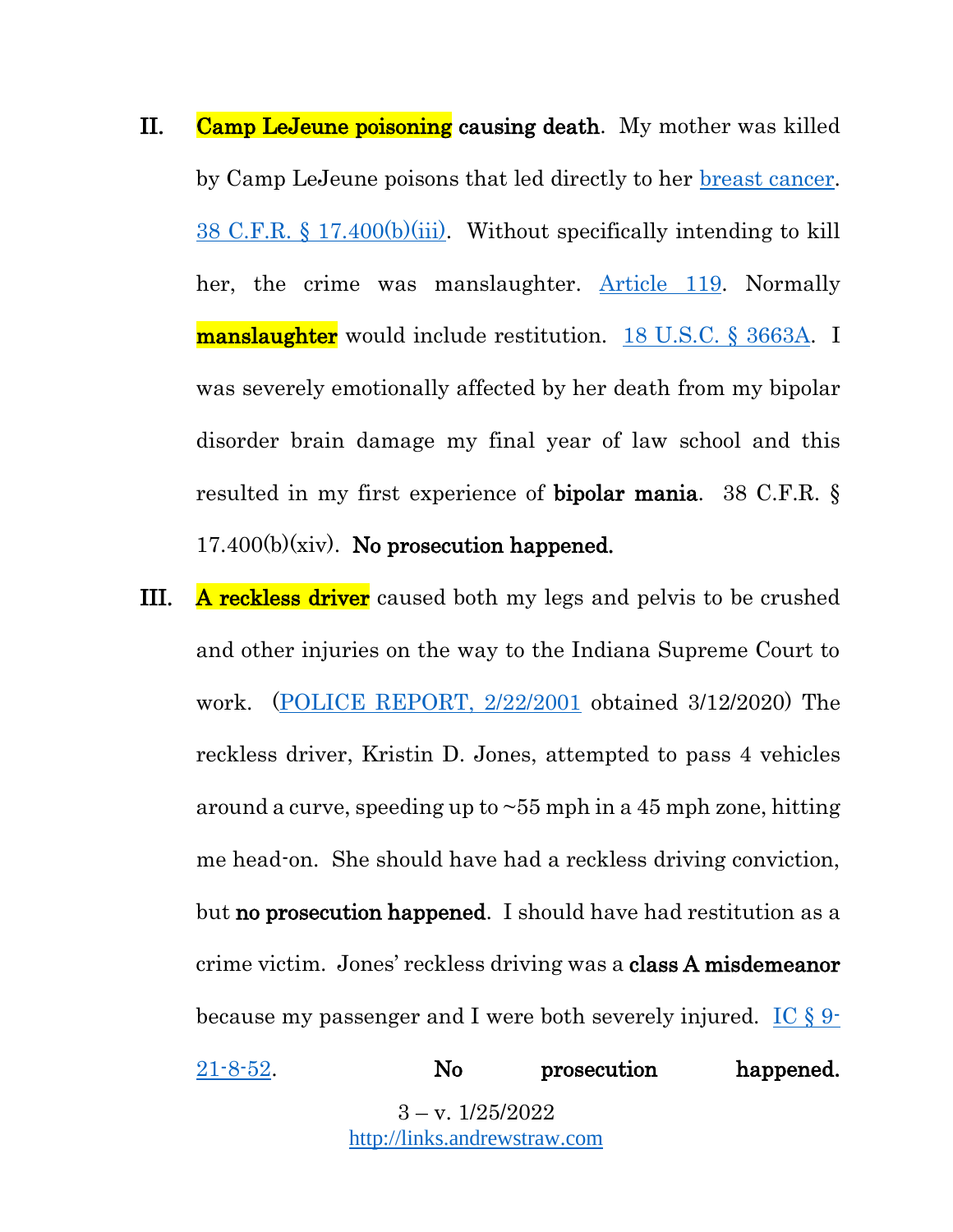OFFICER NARRATIVE: Driver witnesses #3, 4, 5, & 6 all stated they were in single file going south on N. Walnut at approximately 40 mph in a 45 mph zone due to snow covered roads and hazardous road conditions. After they went through the intersection of Old State Rd 37, they were passed by vehicle #1 on the left and left of the double yellow line. Drivers  $3, 4, 5$ , 6 said that vehicle #1 was going too fast for the conditions. Driver #3 stated that when vehicle #1 got by her, vehicle #1 attempted to get back in the southbound lane and in doing so lost control of the vehicle, slid in the northbound lane and hit vehicle **#2 head on.** Drivers state due to the hazardous conditions, they were unable to avoid the accident.  $(p, 5)$  \* \* \* Driver of vehicle #1 stated she was going approximately  $45$  to  $55$  mph. (p. 7)

IV. Court Discrimination. The reckless driver hit me on my way to the Indiana Supreme Court to work. That Court discriminated against me repeatedly and used its **ADA coordinator** [against me,](http://rodeheffer.andrewstraw.com/) attacking the disabilities I have from Camp LeJeune poisoning and thus attacking me as a crime victim, converting my 5 law licenses to their purposes, in violation of Indiana law. Straw v.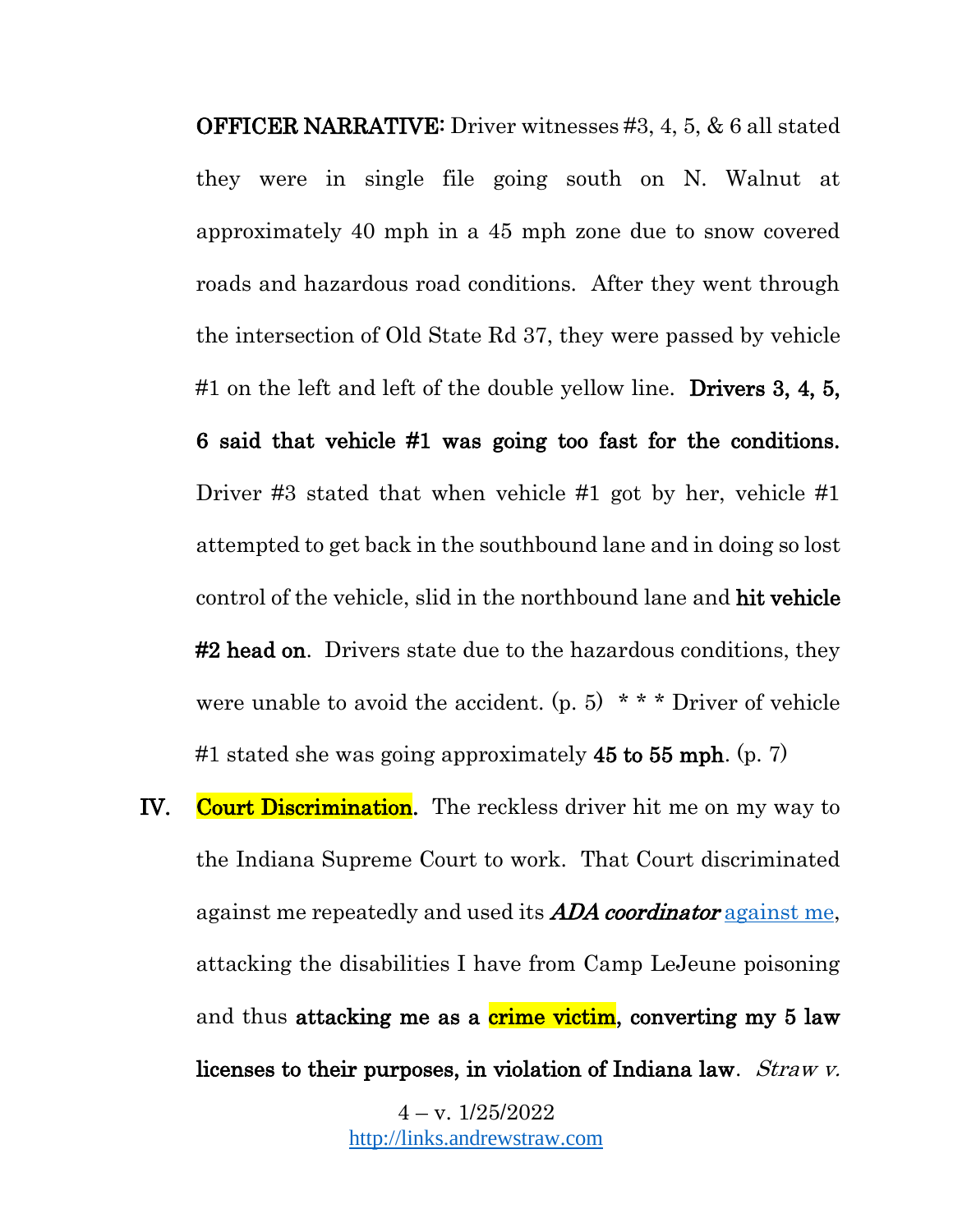Indiana Supreme Court, et. al., 1:16-cv-3483-SEB (S.D. Ind.  $2/16/2017$  (Dkts. 1-11 & 1-13) Indiana bans all disabled people from being lawyers. [http://ban.andrewstraw.com](http://ban.andrewstraw.com/) The Indiana Supreme Court also [attacked me for how I went about using the](http://inrestraw.andrewstraw.com/)  ADA [and attacked my complaints about the Court's](http://inrestraw.andrewstraw.com/)  [discrimination.](http://inrestraw.andrewstraw.com/) I [refuted](http://inrestraw.andrewstraw.com/) the Disciplinary Commission's [Verified](http://verfiedcomplaint.andrewstraw.com/)  [Complaint](http://verfiedcomplaint.andrewstraw.com/) with my [Answers](http://answers.andrewstraw.com/) and a [35-page Affidavit](http://affidavit.andrewstraw.com/) dated 2/17/2016. These acts of discrimination are crimes under 18 U.S.C.  $\S_{\frac{1}{241}$ ,  $\S_{\frac{1}{242}}$ , and  $\S_{\frac{1}{245}}$  $\S_{\frac{1}{245}}$  $\S_{\frac{1}{245}}$  (*inter alia*, due to the unlawful removal of my 4 U.S. District Court licenses). The actions of the Indiana Supreme Court and other federal courts who assisted in the crimes may also be hate crimes to the extent they caused mental harm to a person with brain damage that increased the pain associated with so many broken bones. [18 U.S.C. § 249](https://www.law.cornell.edu/uscode/text/18/249) In Indiana, violating civil rights is a crime. [IC 35-46-2-1](https://law.justia.com/codes/indiana/2017/title-35/article-46/chapter-2/section-35-46-2-1/)

#### No prosecution happened, state or federal.

Straw v. Indiana Supreme Court, 17-1338 (7th Cir. 7/6/2017) (7th Circuit hires my appellee the Indiana hearing officer, makes him a judge, and defends the removal of 5 law licenses with no *bona*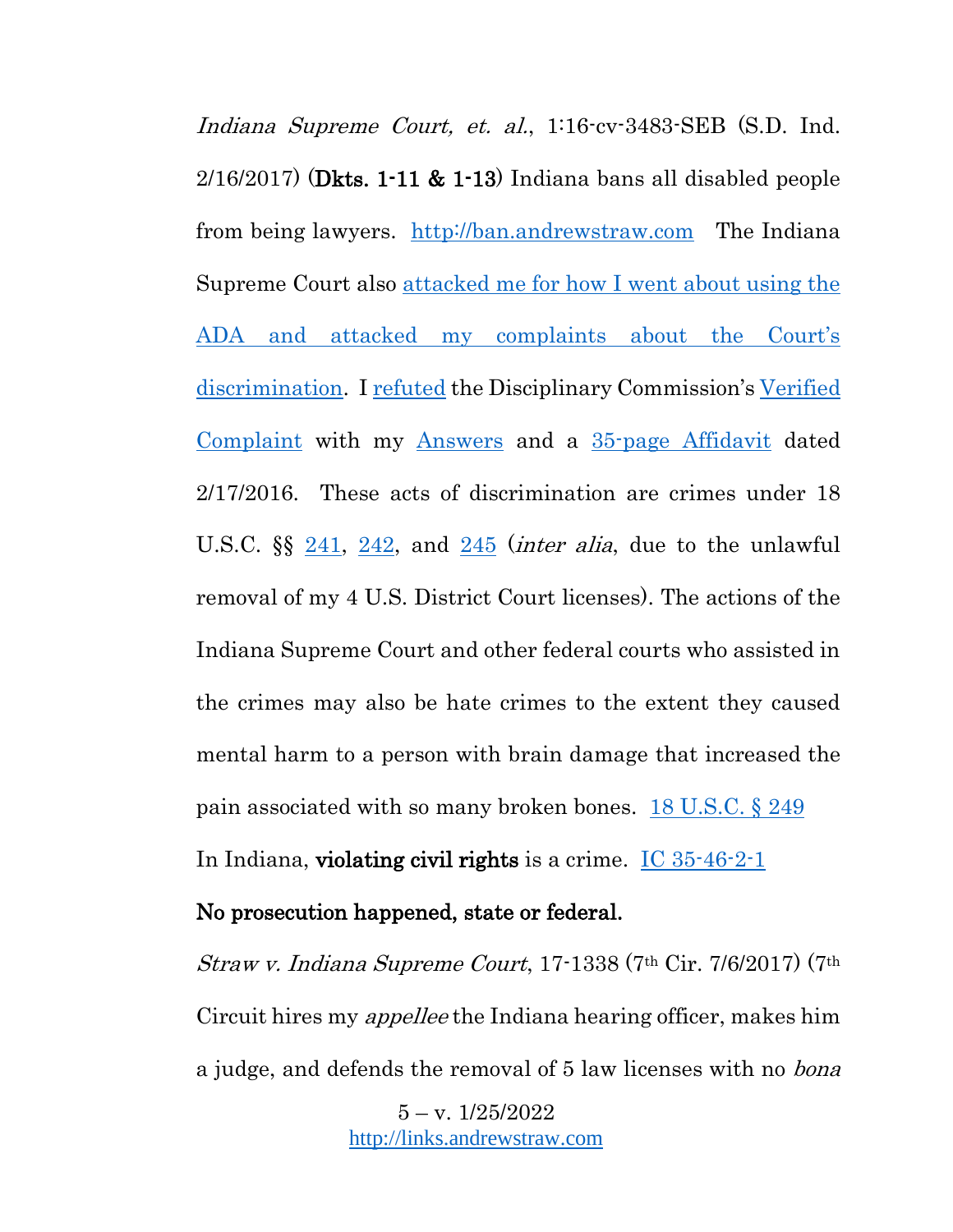fide hearing, which was an ADA and 5th Amendment violation each time); Straw v. Indiana Supreme Court, et. al., 17-2523 (7th Cir. 2017).  $1/25/2022$ : **1,807 days of suspension** on a 180-day Indiana Supreme Court suspension commencing 2/14/2017. In re Straw, [68 N.E.3d 1070](https://casetext.com/case/in-re-straw) (Ind. 2/14/2017). This caused 4 reciprocal federal law license suspensions for the same period of time. **9,035 total law license suspension days** so far. I refute each point made in the Indiana Supreme Court ORDER here: [http://InReStraw.andrewstraw.com](http://inrestraw.andrewstraw.com/) The Virginia State Bar 100% rejected this Indiana discipline, the discipline order not demonstrating crime, dishonesty, or even any ethical violation by me. [VSB said](https://www.vsb.org/docs/Straw-062217.pdf) I proved this at the "clear and convincing" level. V. Court filing omissions constituting fraud. 4 different officers of the Indiana Supreme Court filed documents omitting mitigating facts about me, such as having no disciplinary history, not committing a crime, and not doing anything dishonest to be suspended for 5 years. These included a false hearing officer report that deliberately refused to discuss mitigating factors and a false sanction ORDER that repeated the same false message.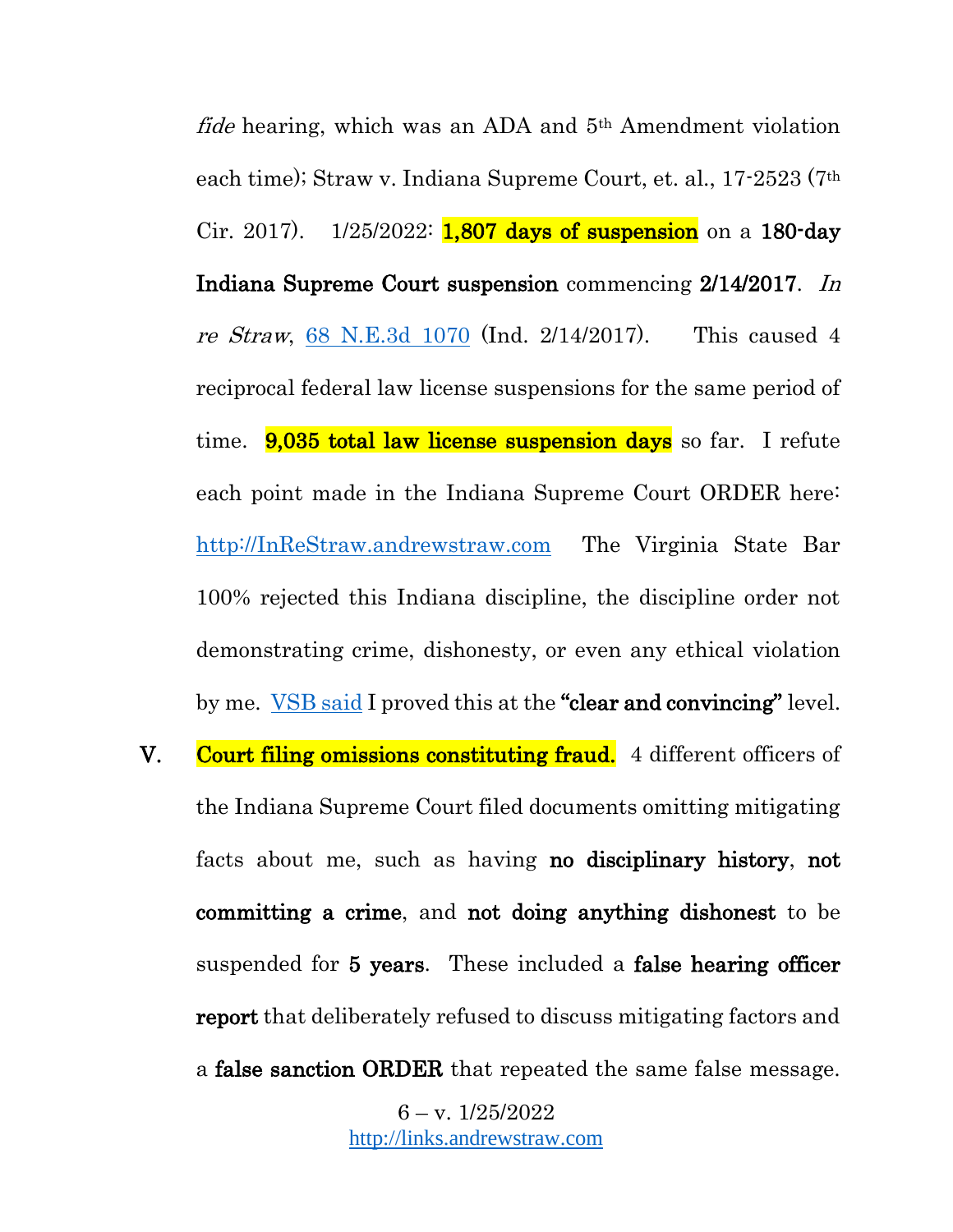It is a crime to mislead the Indiana Supreme Court and the other courts that relied on these lies through omission. See, [http://mitigation.andrewstraw.com](http://mitigation.andrewstraw.com/)

 $7 - v. 1/25/2022$ [http://links.andrewstraw.com](http://links.andrewstraw.com/) VI. NO RESTITUTION, NO HEALTH CARE. As of January 25, 2022, I have not received any Camp LeJeune Family Member Program health coverage specifically to recover from the above criminal violence to my body and mind. Straw v. Wilkie, [32 Vet.](https://scholar.google.com/scholar_case?case=12394269730688177531&q=%22Straw+v.%22&hl=en&as_sdt=6,48&as_ylo=2014&as_yhi=2022&as_rr=1)  [App. 374,](https://scholar.google.com/scholar_case?case=12394269730688177531&q=%22Straw+v.%22&hl=en&as_sdt=6,48&as_ylo=2014&as_yhi=2022&as_rr=1) 375 (2020); Straw v. Wilkie, [20-2090](http://www.cafc.uscourts.gov/sites/default/files/opinions-orders/20-2090.OPINION.1-15-2021_1718161.pdf), 843 F. App'x 263 (Fed. Cir.  $1/15/2021$ ). After 7 years of litigation, the federal courts failed me and *narrowly construed this law* in violation of U.S. Supreme Court precedents. *Tcherepnin v. Knight*, 389 U.S. [332,](https://supreme.justia.com/cases/federal/us/389/332/) 336 (1967) ("we are guided by the familiar canon of statutory construction that **remedial legislation should be construed broadly to effectuate its purposes**"). As of November 11, 2021, I have not been compensated fully for the damage from the car wreck (my lawyer said settlement was only about 10% of the damage done, [permanent to my body\)](http://disability.andrewstraw.com/) and I have received NO compensation from the federal government for my own U.S. Marine Corps criminal poisoning and brain damage or the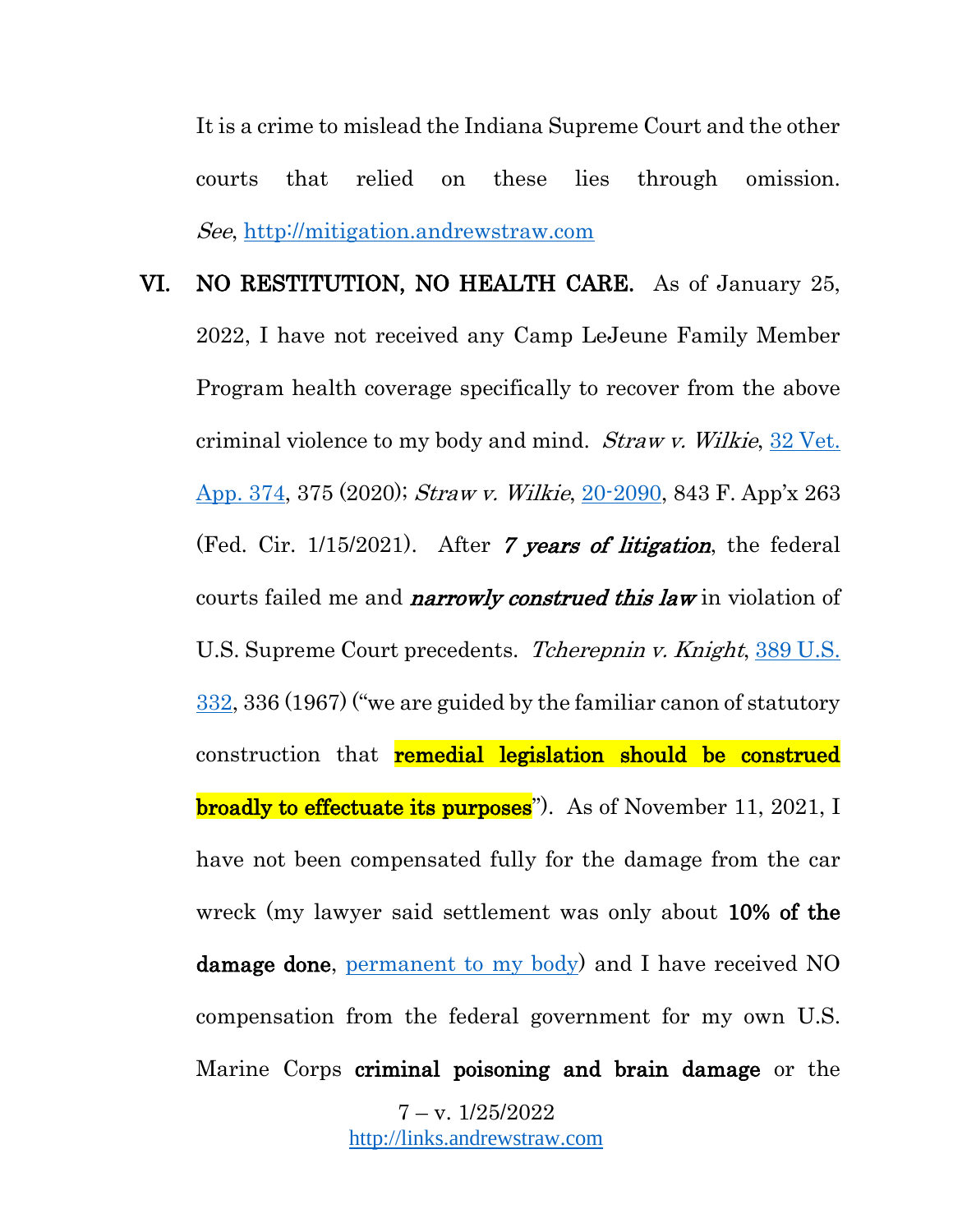$8 - v. 1/25/2022$ criminal death of my mother after concealing the poisoning and lying about it until the federal courts said it was too late to sue. Straw v. United States, 16-17573-GG (11th Cir. 5/22/2019); Straw v. North Carolina, 20-1295 (4th Cir. 2020); Straw v. U.S., 21-1596 (Fed. Cir. 2021) (DENIED). The "Camp LeJeune Justice Act of [2021"](https://www.congress.gov/bill/117th-congress/house-bill/2192?r=1&s=1) sits in the U.S. House Justice Committee with 130 sponsors. The United States has been betraying me consistently since it started lying to my parents through **omission** and denying me justice in 1968, while still in the womb. Hiding the poisoning of myself and my mother meant that my ability to sue for FTCA damages ended in 1980, when I was 11 years old and completely unaware that my poor health was the result of this poisoning. My mother's cancer appeared in 1994 and she died in 1997 with **no idea** that Camp LeJeune was the cause. While the federal court above North Carolina agreed that the lack of a latent disease exception made the statute of repose unconstitutional, the MDL Court and the 11th Circuit imposed a time limit that violates the North Carolina state constitution. Jones v. U.S., [751 F. Supp. 2d 835,](https://casetext.com/case/jones-v-us-480) 842 (E.D.N.C. 2010)

[http://links.andrewstraw.com](http://links.andrewstraw.com/)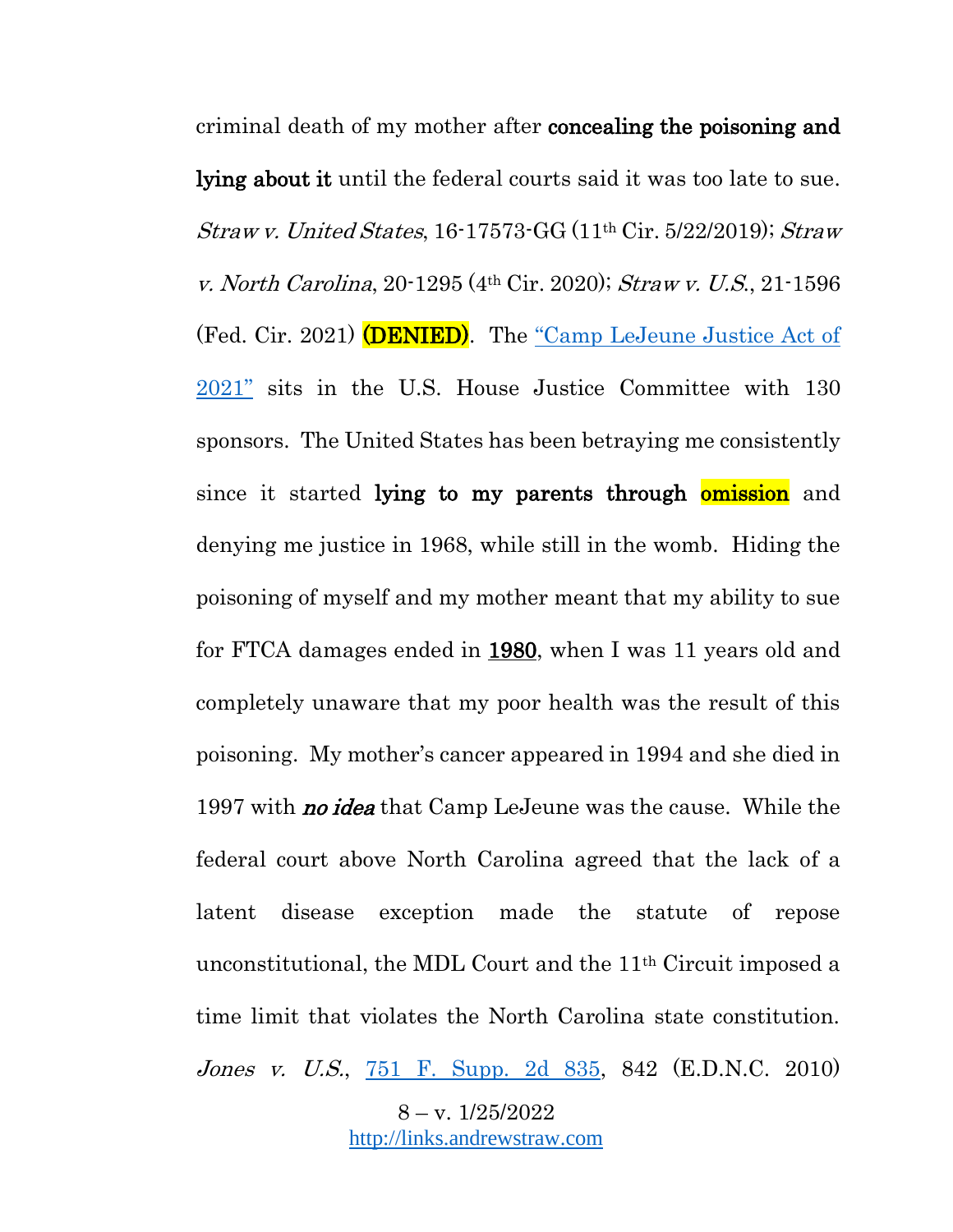("Accordingly,  $\S$  1-52(16)'s statute of repose is likely unconstitutional as applied to cancer under the North Carolina's Constitutional right to open courts. Thus, interpreting  $\S$  1. 52(16)'s statute of repose to exclude latent diseases saves the statute from "grave doubts" regarding its constitutionality. \* \* \* The Court finds that the North Carolina Legislative did not intend the 10 year statute of repose in  $\S 1-52(16)$  to refer to **latent** diseases."). It is not fair in the least that I have been stripped of all compensation for these crimes and left in poverty and humiliation as a crime victim under state and federal law, including the Uniform Code of Military Justice.

VII. In 2022, I have received **a small SSDI payment** in the amount of \$1,275 per month, plus Medicare (not available in the Philippines), but these benefits are based on my own brief work record up to when the Indiana Supreme Court started discriminating against me in earnest in 2001 and considering work a short time after, up to June 2003, when I moved to New Zealand with no employment. Fortunately, the Biden Child Tax Credit helped last year with another \$250 per month. \$1454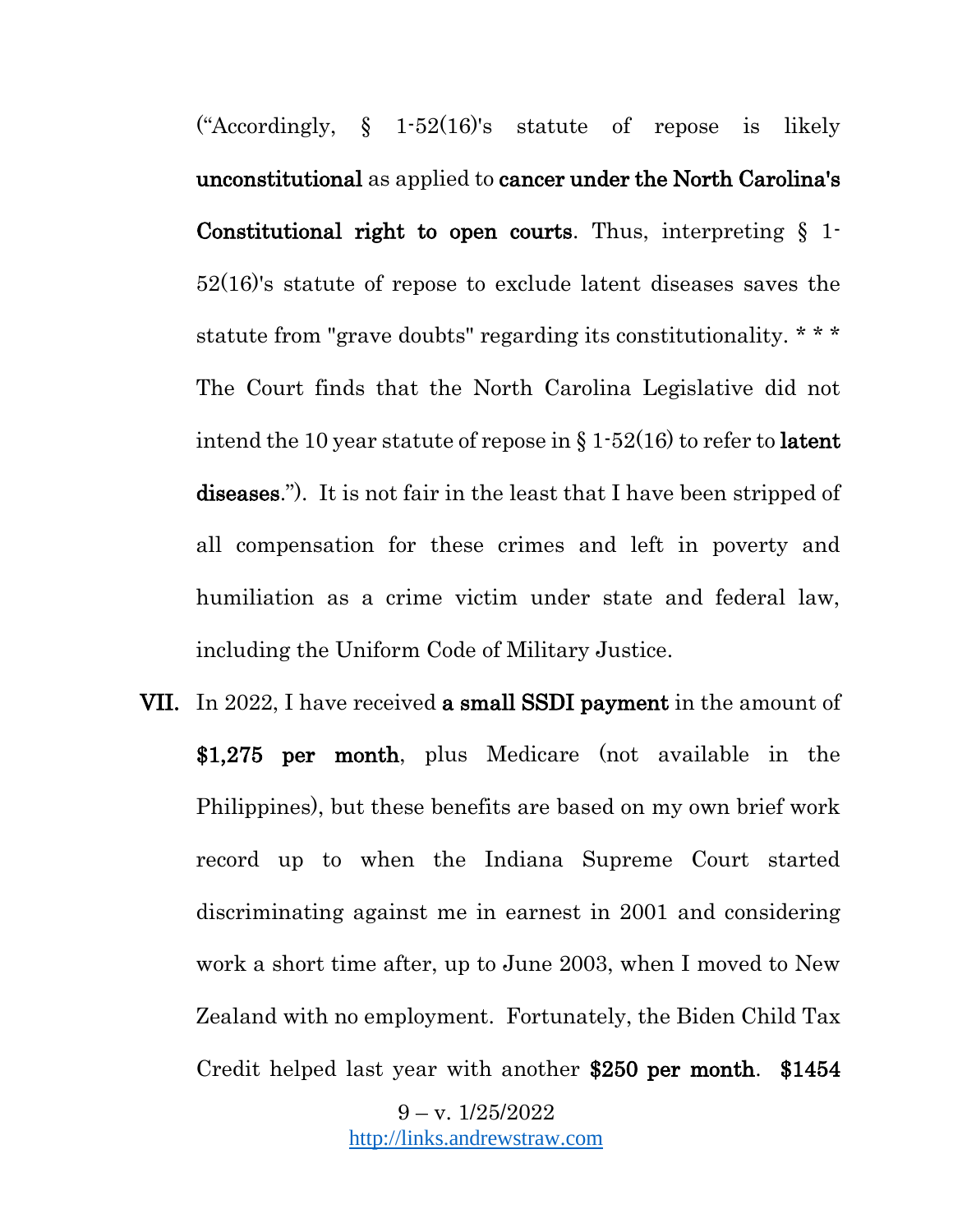total thus per month in 2021. Supporting 6 people in total, my SSDI at \$1,275 is about 41% of the poverty line in the USA.

- VIII. I seek Workers Compensation in Indiana (IN WCB) and ACC coverage in New Zealand (acc.co.nz).
- IX. USE OF COURTS. Some courts criticize my attempts to get justice, but in the total absence of justice, I am going to keep asking in any way available to me, regardless of how uncomfortable and unwelcome judges make me feel. Straw v. Avvo, 20-35971, 21-35848 (9th Cir.) – ADA Titles II/V retaliation and 3 types of Washington State torts. *Straw v. U.S.*, 21-1597 (Fed. Cir.) – 5th Amendment Takings under Tucker Act – Indiana law license.  $(cert.$  petition) Straw v. U.S., 21-1598 (Fed. Cir.) – 5th Amendment Takings under Tucker Act – 4 U.S. District Court licenses. (cert. petition) Use of the courts is a First Amendment right under U.S. Supreme Court precedents that the 7th Circuit and lower federal courts have deprived from me in violation of due process under the 5th Amendment and federal criminal law. E.g., 18 U.S.C. §§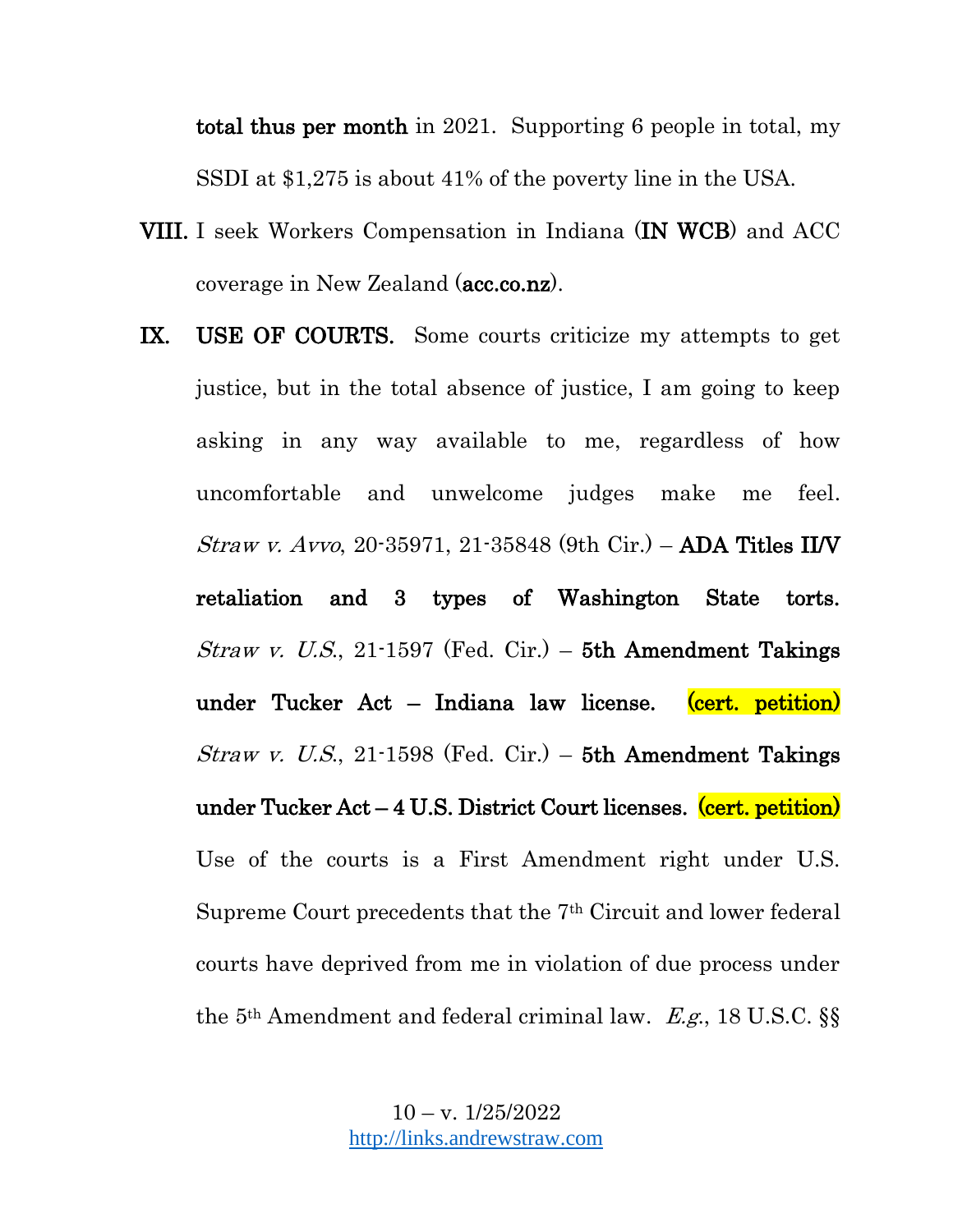241, 242, 245, 249. California Motor Transp. Co. v. Trucking

Unlimited, [404 U.S. 508, 510](https://supreme.justia.com/cases/federal/us/404/508/) (1972):

Certainly the right to petition extends to all departments of the Government. The right of access to the courts is indeed but one aspect of the right of petition. See Johnson v. Avery, [393 U. S. 483,](https://supreme.justia.com/cases/federal/us/393/483/) 393 U. S. 485; Ex parte Hull, [312 U. S. 546,](https://supreme.justia.com/cases/federal/us/312/546/) 312 U. S. 549.

McDonald v. Smith, [472 U.S. 479,](https://supreme.justia.com/cases/federal/us/472/479/) 486 (1985), has even stronger

language in support of the right to petition government:

McDonald correctly notes that the **right to petition the** Government requires stringent protection. "The very idea of a government, republican in form, implies a right on the part of its citizens to meet peaceably for consultation in respect to public affairs and to petition for a redress of grievances." United States v. Cruikshank, [92 U.S. 542,](https://supreme.justia.com/cases/federal/us/92/542/) 552 (1876). The right to petition is "among the most precious of the liberties" guaranteed by the Bill of Rights," Mine Workers v. Illinois Bar Assn., [389 U.S. 217,](https://supreme.justia.com/cases/federal/us/389/217/) 222 (1967), and except in the most extreme circumstances citizens cannot be punished for **exercising this right** "without violating those fundamental principles of liberty and justice which lie at the base of all civil and political institutions," De Jonge v. Oregon, [299 U.S. 353,](https://supreme.justia.com/cases/federal/us/299/353/) 364 (1937). As with the freedoms of speech and press, exercise of the right to petition "may well include vehement, caustic, and sometimes unpleasantly sharp attacks on government and public officials," and the occasionally "erroneous statement is inevitable." New York Times Co. v. Sullivan, supra, at [270-271.](https://supreme.justia.com/cases/federal/us/376/254/) The First Amendment requires that we extend substantial "`breathing space'" to such expression, because a rule imposing liability whenever a statement was accidentally or negligently incorrect would [472 U.S. 479, 487]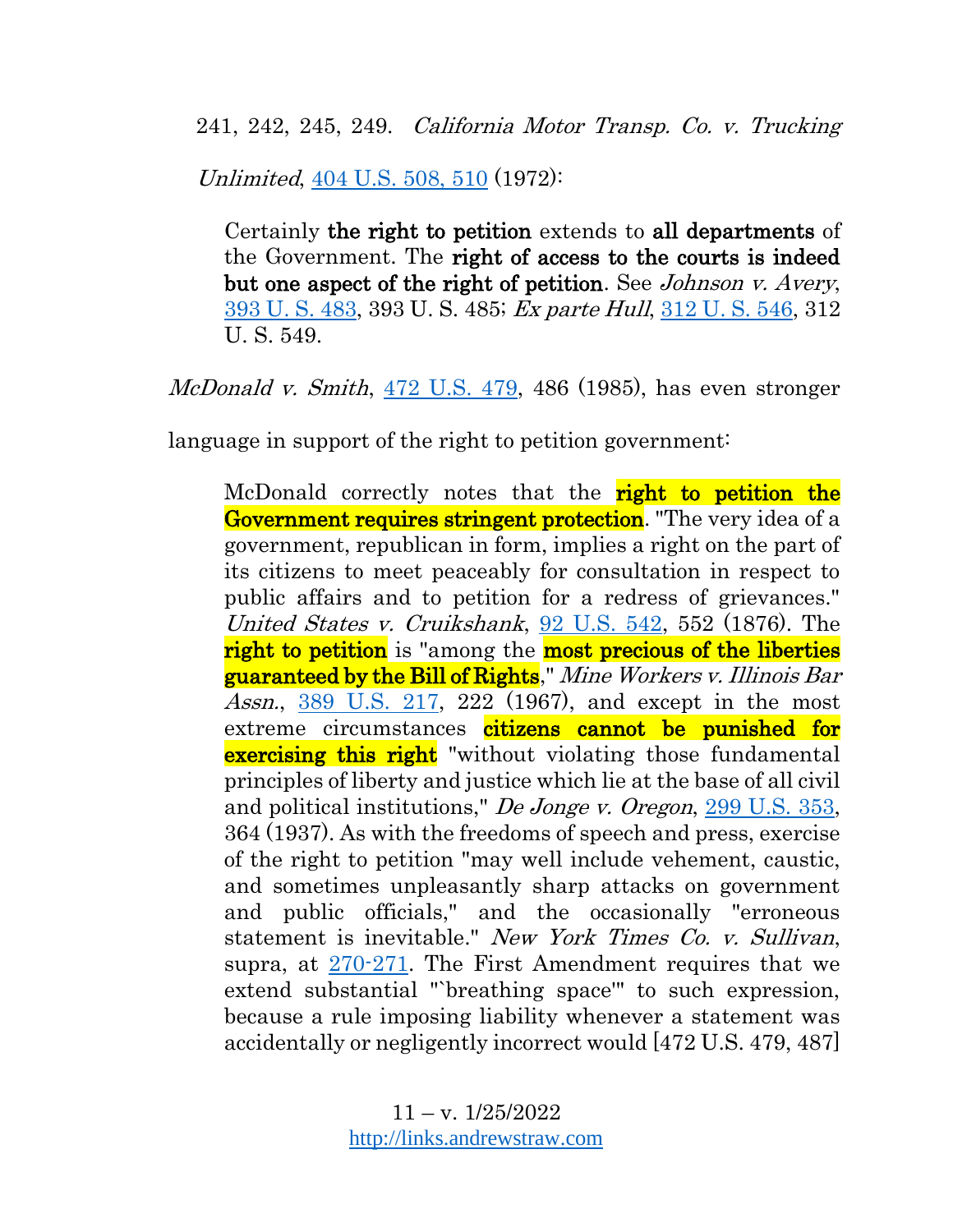intolerably chill "would-be critics of official conduct . . . from voicing their criticism." [376 U.S., at 272 , 279.](https://supreme.justia.com/cases/federal/us/376/254/)

\* \* \*

The Court previously has emphasized the essential unity of the First Amendment's guarantees:

"It was not by accident or coincidence that the rights to freedom in speech and press were coupled in a single [472 U.S. 479, 490] guaranty with the rights of the people peaceably to assemble and **to petition for redress of grievances**. All these, though not identical, are **inseparable**. They are cognate rights, . . . and therefore are united in the First Article's assurance." Thomas v. Collins, [323 U.S. 516,](https://supreme.justia.com/cases/federal/us/323/516/) 530 (1945).

<https://caselaw.findlaw.com/us-supreme-court/472/479.html>

Domanus v. Locke Lord LLP, [847 F.3d 469,](https://casetext.com/case/domanus-v-locke-lord-llp-2) 483 (7th Cir. 2017)

# X. ASYLUM & COURT DISCRIMINATION. I am an asylum [seeker in the Philippines](http://cpa.andrewstraw.com/) (2019-2021) and officially a "person of concern" (POC) of the Philippines Department of Justice, due to my claims that my human rights as a disabled person and lawyer were pervasively and severely injured in the USA, especially by state and federal courts. A crime victim from the deliberate and unrepentant actions of state and federal officers and courts should be **assisted** in getting relief, not opposed by any lawyer. No lawyer has any business opposing the justice I demand and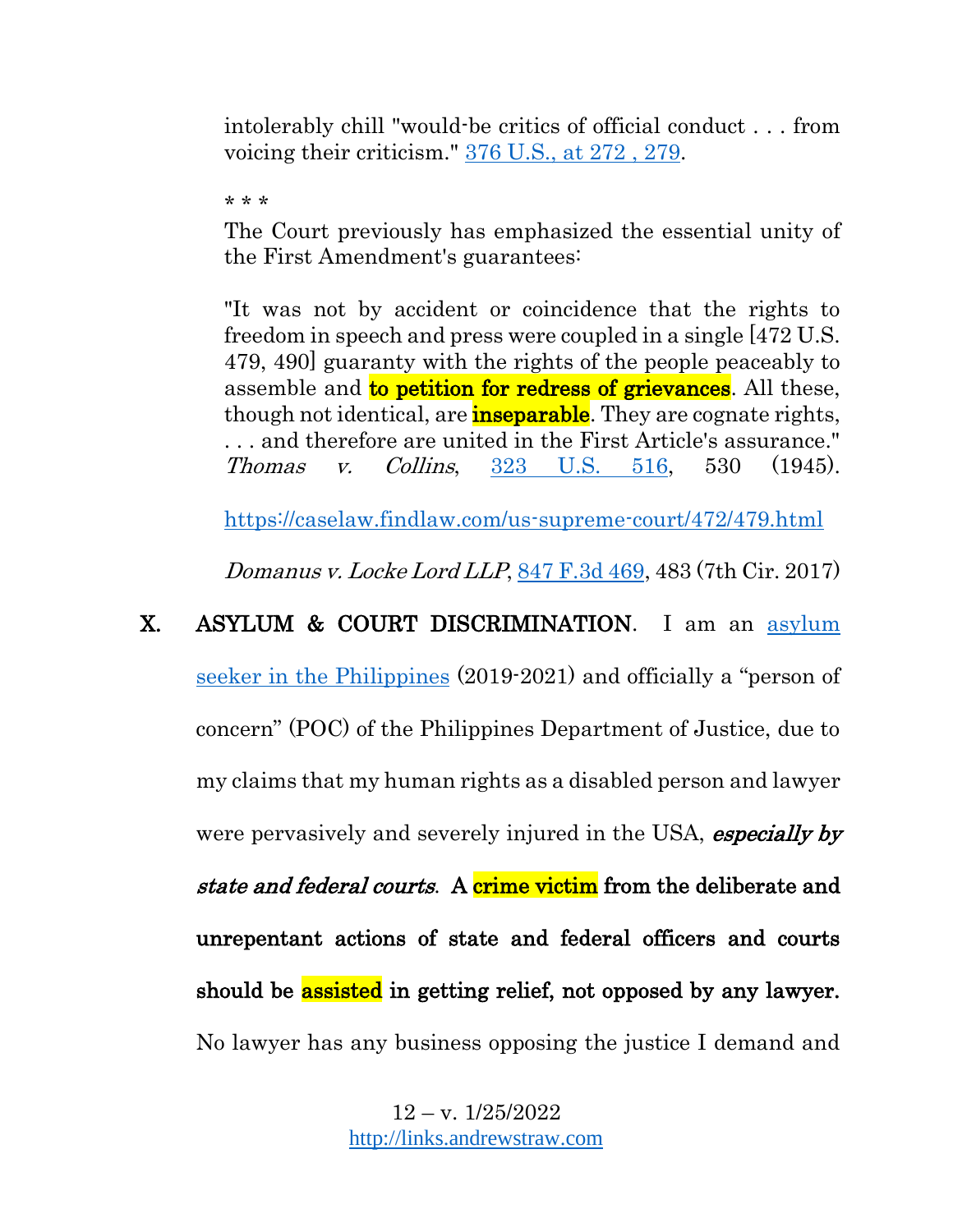no court has any business granting relief, *petit* ou **grand**, to someone who violated me. No court has any business causing *more damage* by comparing me to an insane person or a criminal, as the 7th Circuit has unlawfully and untruthfully done comparing me to at least 3 odious cases: Lee v. Clinton, [209 F.3d](https://www.leagle.com/decision/20001234209f3d102511119)  [1025](https://www.leagle.com/decision/20001234209f3d102511119) (2000) (insane appellant with tinfoil hat); In Re Wick,  $628$ [F.3d 379](https://www.courtlistener.com/opinion/180761/in-re-wick/) (2010) (attorney fraudulently overbilled clients). Mack v. City of Chicago, [723 Fed. Appx. 374](https://law.justia.com/cases/federal/appellate-courts/ca7/17-2511/17-2511-2018-05-23.html) (7th Cir. May 23, 2018) (appellant was convicted murderer serving 60-year sentence).

U.S. Marshal officers (2!) came from Chicago to my public housing home in Elgin, Illinois, to speak with me about how I was irritating judges by sending emails to them. I explained that I meant them no harm and the deputies told me it would be best not to write them directly anymore. This clearly violated the First Amendment right to petition government, which is not arguable. The U.S. Supreme Court said in the *Sullivan* case that judges must have thick skins and these Midwest judges shoot from the hip to *injure anyone who questions them* or their lawless pronouncements. I want them all to resign.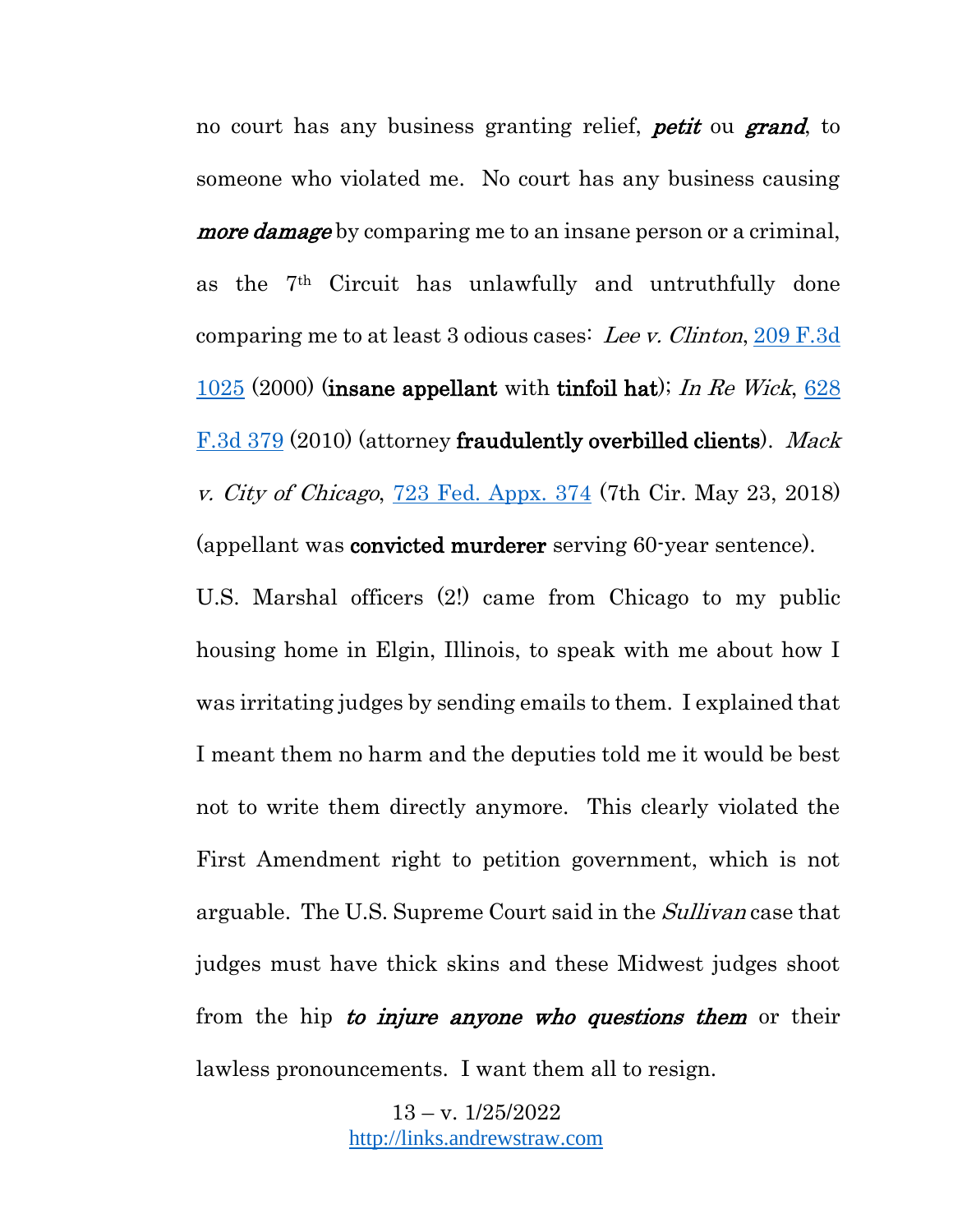# OTHER REFERENCES

[http://InReStraw.andrewstraw.com](http://inrestraw.andrewstraw.com/)

Problems with suspension.

- No bona fide hearing (only *in-absentia* and over my objections) was provided at the Indiana state court level.
- No hearing at all was provided by the 4 federal courts which reciprocally imposed Indiana's suspension.
- No mitigating factor was considered, including that I was not accused of any crime or dishonest act and Virginia 100% rejected this Indiana suspension, calling it a "drive-by shooting."
- Excluding mitigating facts is **a criminal act to mislead the Indiana Supreme Court** and any other court thereafter which choose to cite to the Indiana suspension without closer analysis.
- Indiana imposed what can only be called a **reciprocal suspension of** no discipline. The 4 federal suspensions were reciprocal suspensions of reciprocal suspensions of no discipline.
- The original 4 federal courts on which Indiana relied did **not** impose any Rule 11 sanction and in fact provided **no Rule 11(c) proceeding** to defend myself from such a sanction.

 $14 - v. \frac{1}{25/2022}$ [http://links.andrewstraw.com](http://links.andrewstraw.com/)